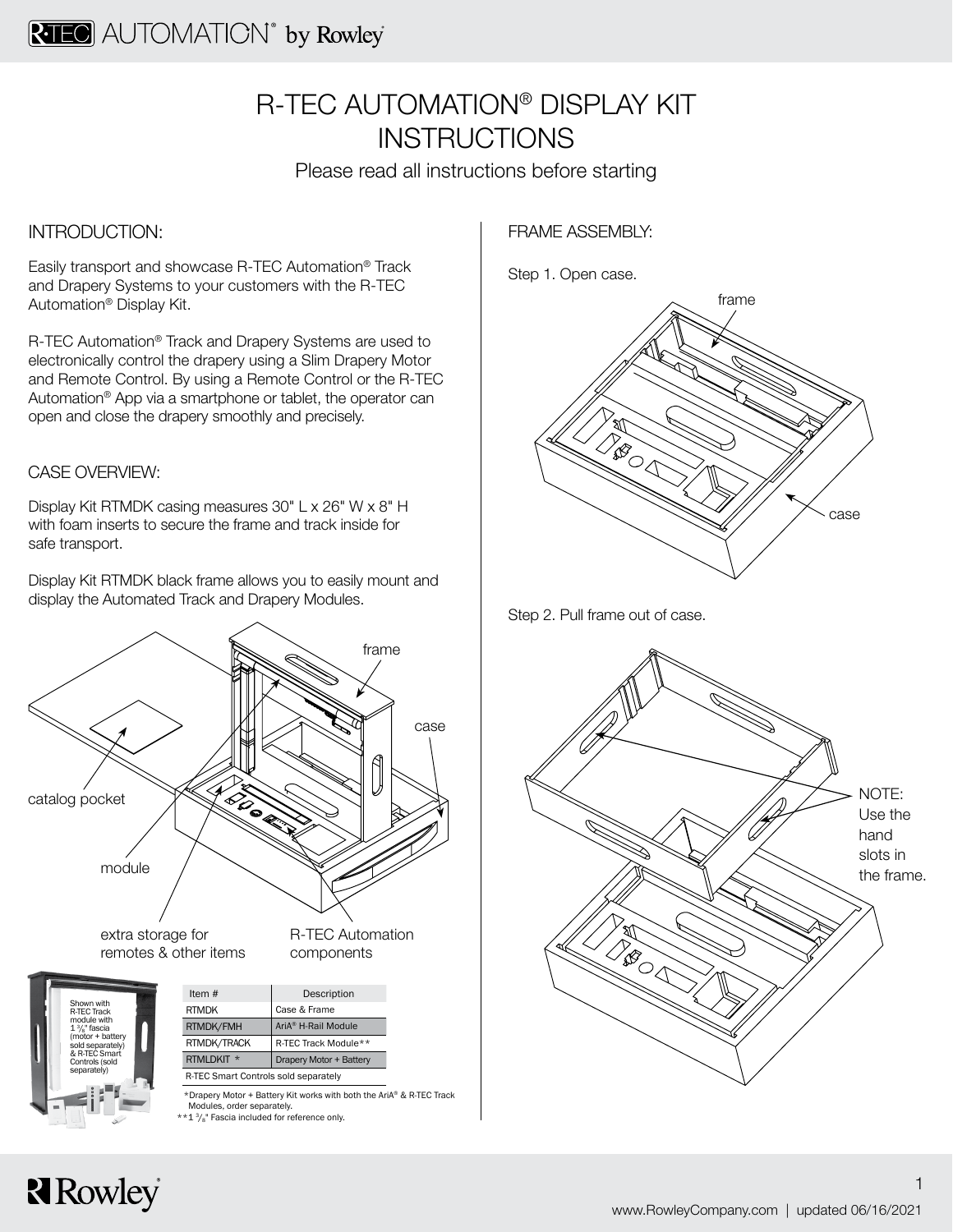Step 3. Position the frame inside the case. Align the foam post to the frame and push the frame into position.



#### MODULE ASSEMBLY:

Modules can be held by hand slot and shown to customers.



Step 1. Install module in top slot in frame.

NOTE: Hold frame when installing modules. Install motor and battery before installing module in the frame.

**R**owley



### R-TEC AUTOMATION COMPONENT PLACEMENT: